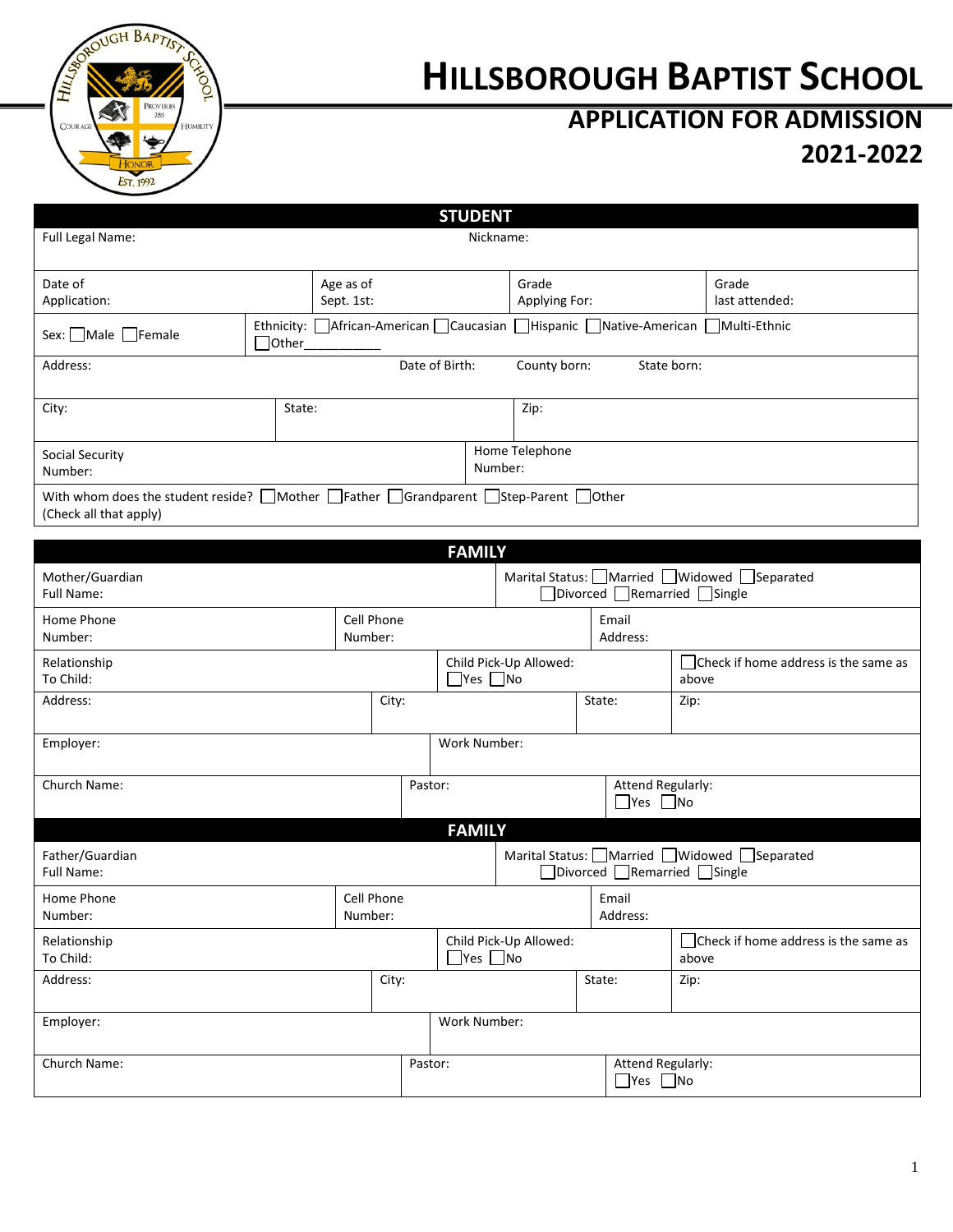### **Parent Questionnaire**

#### **1. Who has legal custody of the child for whom the application is made?**

\_\_\_\_\_\_\_\_\_\_\_\_\_\_\_\_\_\_\_\_\_\_\_\_\_\_\_\_\_\_\_\_\_\_\_\_\_\_\_\_\_\_\_\_\_\_\_\_\_\_\_\_\_\_\_\_\_\_\_\_\_\_\_\_\_\_\_\_\_\_\_\_\_\_\_\_\_\_\_\_\_\_\_\_\_\_\_\_\_\_\_\_\_

| any changes or updated legal documents.                                                                                                                                                                                                                                                                                                                                                                                                                                                                                                                                                                                                                                                                                   | NOTE: If child custody orders have been issued by a court of law, a copy of the order must be supplied to Hillsborough Baptist School at<br>registration. A current copy of any legal documents must be kept on file in the office. It is the sole responsibility of the parent to provide the school with           |
|---------------------------------------------------------------------------------------------------------------------------------------------------------------------------------------------------------------------------------------------------------------------------------------------------------------------------------------------------------------------------------------------------------------------------------------------------------------------------------------------------------------------------------------------------------------------------------------------------------------------------------------------------------------------------------------------------------------------------|----------------------------------------------------------------------------------------------------------------------------------------------------------------------------------------------------------------------------------------------------------------------------------------------------------------------|
|                                                                                                                                                                                                                                                                                                                                                                                                                                                                                                                                                                                                                                                                                                                           |                                                                                                                                                                                                                                                                                                                      |
|                                                                                                                                                                                                                                                                                                                                                                                                                                                                                                                                                                                                                                                                                                                           | <b>Is this student on a Scholarship?</b> Step Up for Students $\Box$ McKay $\Box$ Hope $\Box$ AAA $\Box$ FES $\Box$ Gardiner                                                                                                                                                                                         |
| 3. Do you have any other children enrolled in HBS? $\Box$ Yes $\Box$ No                                                                                                                                                                                                                                                                                                                                                                                                                                                                                                                                                                                                                                                   |                                                                                                                                                                                                                                                                                                                      |
|                                                                                                                                                                                                                                                                                                                                                                                                                                                                                                                                                                                                                                                                                                                           | 4. List the previous schools your child has attended, including homeschool. If from out-of-state, please provide contact information.                                                                                                                                                                                |
| Name of School                                                                                                                                                                                                                                                                                                                                                                                                                                                                                                                                                                                                                                                                                                            | Grade                                                                                                                                                                                                                                                                                                                |
|                                                                                                                                                                                                                                                                                                                                                                                                                                                                                                                                                                                                                                                                                                                           |                                                                                                                                                                                                                                                                                                                      |
|                                                                                                                                                                                                                                                                                                                                                                                                                                                                                                                                                                                                                                                                                                                           |                                                                                                                                                                                                                                                                                                                      |
|                                                                                                                                                                                                                                                                                                                                                                                                                                                                                                                                                                                                                                                                                                                           |                                                                                                                                                                                                                                                                                                                      |
|                                                                                                                                                                                                                                                                                                                                                                                                                                                                                                                                                                                                                                                                                                                           |                                                                                                                                                                                                                                                                                                                      |
| 7. Student Questionnaire<br>Student ever repeated a grade?<br><b>IN</b><br>Student ever suspended or expelled?<br>- IN<br>IY.<br>Student ever arrested?<br>IY.<br>- IN<br>Student ever received therapy of any kind?<br>IY.<br>- IN<br>Student ever seen by a psychologist?<br>ly I<br>- IN<br>Student ever seen by a psychiatrist?<br>- IN<br>IY I<br>Student have any physical handicaps?<br>IY.<br>- IN<br>Student have any mental problems?<br>IY.<br>-IN<br>Student ever been enrolled an E.H. class?<br>İΥ.<br>- IN<br>Student ever been enrolled in S.L.D class?<br><u>IY</u><br>- IN<br>Student ever been diagnosed with A.D.D.?<br><u>IY</u><br>- IN<br>Student ever been diagnosed with A.D.H.D.?<br> Y <br>  N | If yes, explain below.<br>If yes, explain below.<br>If yes, explain below.<br>If yes, explain below.<br>If yes, explain below.<br>If yes, explain below.<br>If yes, explain below.<br>If yes, explain below.<br>If yes, explain below.<br>If yes, explain below.<br>If yes, explain below.<br>If yes, explain below. |
|                                                                                                                                                                                                                                                                                                                                                                                                                                                                                                                                                                                                                                                                                                                           |                                                                                                                                                                                                                                                                                                                      |
|                                                                                                                                                                                                                                                                                                                                                                                                                                                                                                                                                                                                                                                                                                                           |                                                                                                                                                                                                                                                                                                                      |
|                                                                                                                                                                                                                                                                                                                                                                                                                                                                                                                                                                                                                                                                                                                           |                                                                                                                                                                                                                                                                                                                      |
|                                                                                                                                                                                                                                                                                                                                                                                                                                                                                                                                                                                                                                                                                                                           |                                                                                                                                                                                                                                                                                                                      |
|                                                                                                                                                                                                                                                                                                                                                                                                                                                                                                                                                                                                                                                                                                                           |                                                                                                                                                                                                                                                                                                                      |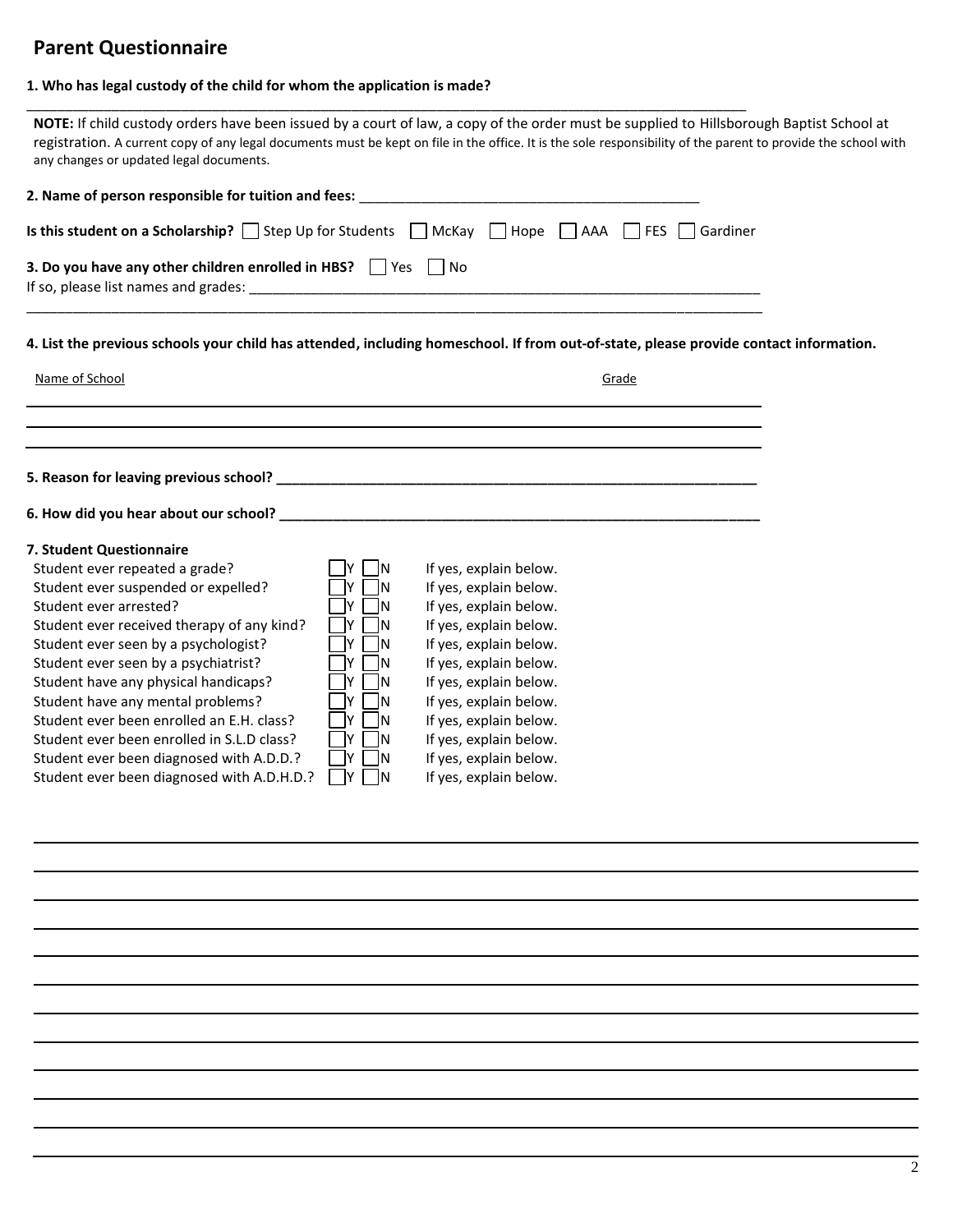### **Authorization for Pick Up**

**As the parent or legal guardian of \_\_\_\_\_\_\_\_\_\_\_\_\_\_\_\_\_\_\_\_\_\_\_\_\_\_\_\_\_\_\_\_\_\_\_\_\_\_, the following people have permission to** 

**pick up my child during/after school.** 

\*Any person that is picking up your student will need to show a photo ID and have their name on this list.

If their name is not on this list, your student will **NOT** be allowed to go with them unless we have received written specific instructions from the parent.

| Name:   |             | <b>Relationship:</b> |
|---------|-------------|----------------------|
| Home    | <b>Work</b> | Cell                 |
| Number: | Number:     | Number:              |

| Name:   |         | <b>Relationship:</b> |  |
|---------|---------|----------------------|--|
| Home    | Work    | Cell                 |  |
| Number: | Number: | Number:              |  |

| Name:   |         | <b>Relationship:</b> |  |
|---------|---------|----------------------|--|
| Home    | Work    | Cell                 |  |
| Number: | Number: | Number:              |  |

| Name:   |         | <b>Relationship:</b> |  |
|---------|---------|----------------------|--|
| Home    | Work    | Cell                 |  |
| Number: | Number: | Number:              |  |

| Name:   |         | <b>Relationship:</b> |
|---------|---------|----------------------|
| Home    | Work    | Cell                 |
| Number: | Number: | Number:              |

| Name:   |             | <b>Relationship:</b> |  |
|---------|-------------|----------------------|--|
| Home    | <b>Work</b> | Cell                 |  |
| Number: | Number:     | Number:              |  |

| Name:   |         | <b>Relationship:</b> |  |
|---------|---------|----------------------|--|
| Home    | Work    | Cell                 |  |
| Number: | Number: | Number:              |  |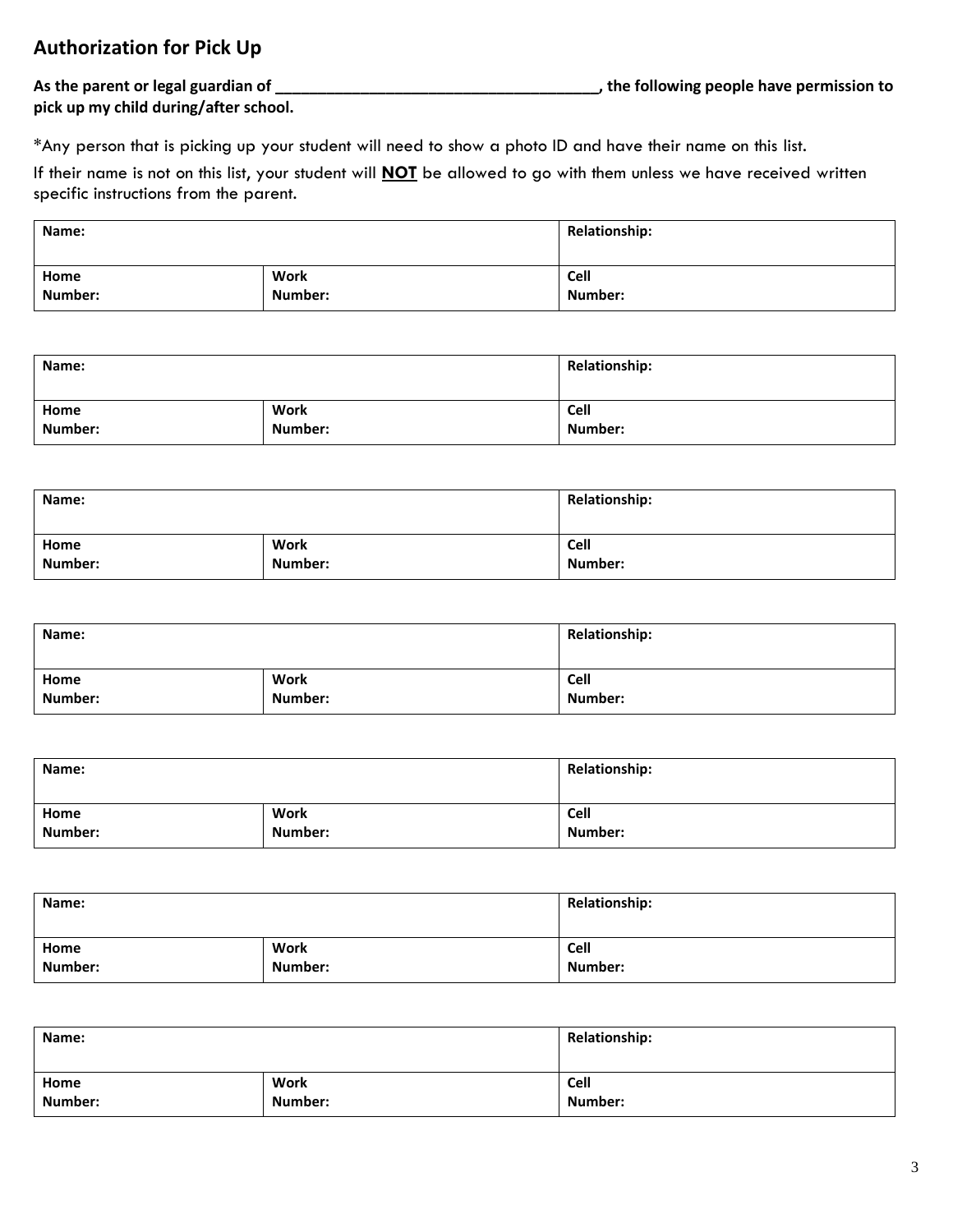# **POLICY INFORMATION**

#### **ADMISSION PROCESS:**

- Complete Application and additional forms.
- Pay the registration fee.
- Bring in the necessary paperwork (Student Physical, Immunization Record, Social Security Card, and Birth Certificate)
- Schedule an appointment with the front office to interview with the Principal or Academic Dean.

#### **APPLICATION POLICY:**

- The application **must be complete** to be submitted.
- Notification of status for the next school year will be made after June 1st.
- Students entering Kindergarten must be five on or before September 1<sup>st</sup>.
- **EXECUTE:** Students entering First grade must be six by September 1st.
- Class placement is pending available space and is not confirmed until the applicant completes the admission process.

#### **ACCEPTANCE POLICY:**

- HBS reserves the right to accept or reject admission based on the information provided in the completed application packet.
- Notification of acceptance will be made 7-10 business days after application process is complete.
- All additional paperwork (See checklist below) and forms **must be complete and received** before the student will be admitted to class.
- Should the marital status change between the two guardians, it is the sole responsibility of the guardian to have an updated Handbook Agreement Form signed and delivered to HBS.

#### **TESTING POLICY:**

Test dates will be scheduled according to availability.

#### **FINANCIAL POLICY:**

- All families are expected to abide by the Financial Agreement.
- All policies regarding fees, tuition, payment options and dates are detailed in the Parent Handbook.

**\_\_\_\_\_\_\_\_\_\_\_\_\_\_\_\_\_\_\_\_\_\_\_\_\_\_\_\_\_\_\_\_\_\_\_\_\_\_\_\_\_\_\_\_\_\_\_\_\_\_\_\_\_\_\_\_ \_\_\_\_\_\_\_\_\_\_\_\_\_\_\_\_\_\_\_\_\_**

- There is a \$25 penalty for any returned checks.
- Application fee is non-refundable.
- Report Cards are subject to be held until account is current.
- All tuition payments are due on the 1st of each month and a \$25 late fee will apply after the 7<sup>th</sup> of the month.
- No monthly statements are sent out.

I have read the above policies and agree to abide by these policies and the policies listed in the financial information packet of Hillsborough Baptist School. I hereby understand that Hillsborough Baptist School admits students of any race, color, national and ethnic origin, and sexual orientation to all the rights and privileges, and activities made available to students at the school. It does not discriminate on the basis of race, color, national and ethnic origin, and sexual orientation in the administration of its educational policies, admissions policies, athletics, or any other school administered programs.

**Parent Signature Date**

**Parent Signature Date**

#### **Requirements for Application:**

A completed Application and Authorized Pick-Up Form

| Registration fees paid

 $\Box$  HRS Form 3040 School Entry Health Exam provided by child's doctor (for new students only)

 $\Box$  HRS Form DH 680 Florida Certification of Immunization/Exemption record issued by a private health care provider or

HRS Form DH 681 Religious Exemption issued by a County Health Dept.

- A copy of Student Social Security card and Birth Certificate
- | A completed and notarized Medical Release Form
- A signed Policies Information Form
- A signed Handbook Agreement, Financial Agreement, and Honor Code of Conduct Form
- Legal Papers (if necessary)

 $\Box$  Copy of Individual Education Plan (IEP), Service Plan (SP), 504 Plan, or any other documentation designed to assist students with disabilities



**\_\_\_\_\_\_\_\_\_\_\_\_\_\_\_\_\_\_\_\_\_\_\_\_\_\_\_\_\_\_\_\_\_\_\_\_\_\_\_\_\_\_\_\_\_\_\_\_\_\_\_\_\_\_\_\_ \_\_\_\_\_\_\_\_\_\_\_\_\_\_\_\_\_\_\_\_\_**